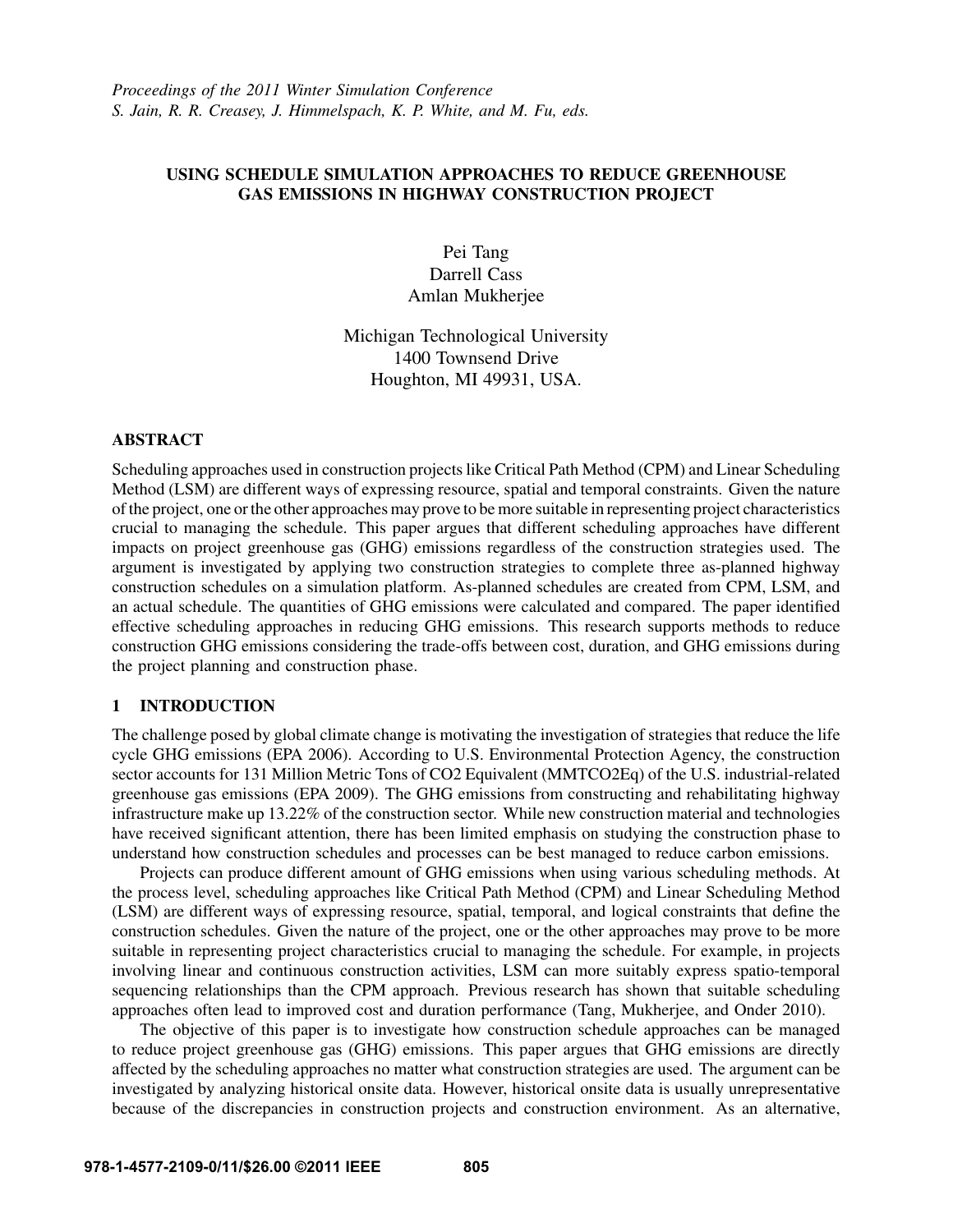*Tang, Cass, and Mukherjee*



Figure 1: Methodology.

simulation experiment is used for more representative data collection. Specifically, two construction strategies are applied to complete a simulated highway construction project. The project as-planned schedules are created from CPM, LSM, and an actual onsite schedule. The quantities of GHG emissions, total cost, and completion duration in each schedule are recorded, calculated, and compared against that from other schedules. The significance of this research is that it investigates the impacts of alternative scheduling approaches on project GHG emissions. It seeds a conversation for considering trade-offs between cost and duration, and construction project emissions during the project planning and construction phase.

# 2 SCHEDULING TOOLS AND METHODOLOGY

Critical Path Method (CPM) and Linear Scheduling Method (LSM) are two commonly used scheduling tools in construction practice. They have different ways of expressing resource, spatial, temporal, and logical constraints that define the construction schedules. Linear Scheduling Method (LSM) is mainly used to schedule resources in highway, pipeline, high-rise building and rail construction projects, which are either repetitive and/or are linear in nature. LSM has the advantages in maintaining resource continuity over Critical Path Method (CPM) by scheduling the start date of an activity to ensure continuous flow of the resources. In contrast to CPM, this date is not necessarily the earliest possible start date of an activity. Researchers have found that LSM is more suitable than CPM in projects which have repetitive activities (Yamin and Harmelink 2001), while CPM is more suitable in representing discrete activities (Kallantzis, Soldatos, and Lambropoulos 2007). Kallantzis, Soldatos, and Lambropoulos (2007) found that LSM produces different controlling activity paths when compared to CPM. The differences in scheduling equipment usages, which in turn produce GHG emissions. Recent studies have shown that energy use and emissions of construction processes are primarily due to construction equipment usages, which can account for 50% of most types of emissions (Guggemos and Horvath 2006). It is therefore assumed that the differences in emissions due to alternative scheduling strategies are rooted in different equipment usages. This assumption is reasonable because alternative scheduling method does not impact material usage.

To explore the impacts of alternative scheduling approaches on GHG emissions, we need: (1) equipment usage data on the same or similar projects under different scheduling methods, and (2) a method to calculate the GHG emissions from the equipment usage data. This study proposes the use of a simulation to estimate equipment usage data (Figure 1). First, researchers collect project information, which includes uncertain events and associated possibilities, project activities and their estimated duration, usages of equipment, labor and material for each activity, unit cost of labor, equipment, and material, and unit space occupied by each material. The second step is to build as-planned schedules using different scheduling approaches. In the third step, the project information and as-planned schedules are input into the simulation platform. The simulation platform is called Interactive Construction Decision Making Aid (ICDMA), a general-purpose interactive simulation framework (Rojas and Mukherjee 2006). It simulates a construction project based on the as-planned schedule. During the simulation run, decision makers are presented with random external events thus allowing them to consider contingencies due to delay in schedule. The decision makers have to respond to those scenarios using different construction management strategies. ICDMA takes the response and updates the project. The consequences from the decisions result in new scenarios for subjects to respond. This process continues until the completion of the simulated construction project. At each simulation step, the data on project cost, duration, and equipment usage as well as the scheduling management decisions are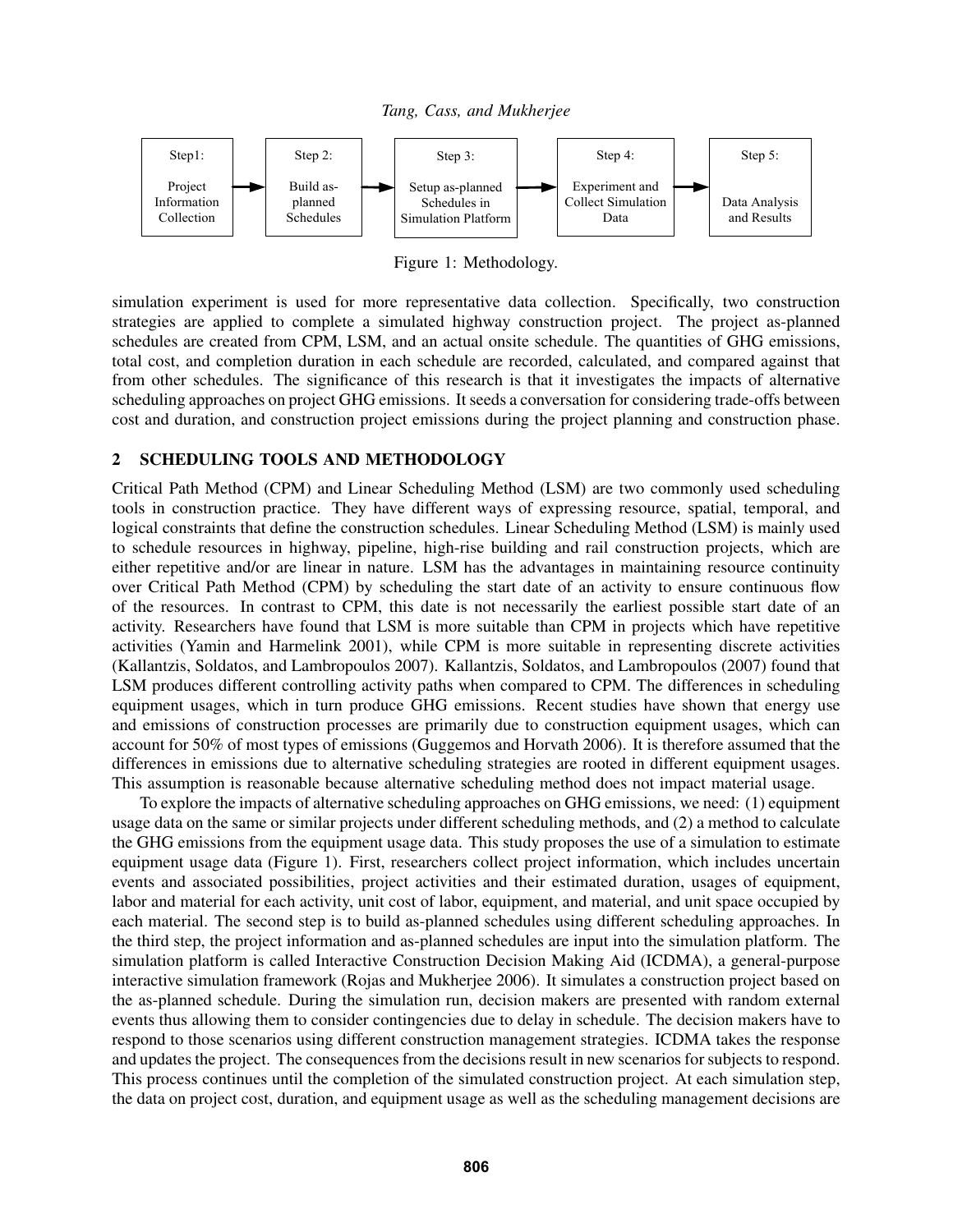| NO.            | <b>Activity Description</b>                      | Duration |
|----------------|--------------------------------------------------|----------|
|                | Strip Topsoil                                    | 8 days   |
| 2              | Remove Concrete Pavement                         | 15 days  |
| 3              | Grade Subbase                                    | 19 days  |
| $\overline{4}$ | <b>Install Drainage</b>                          | 14 days  |
| 5              | Place OGDC(Open Graded Drainage Course) Mainline | 12 days  |
| 6              | Pave East Bound (E.B.) Mainline                  | 14 days  |
| 7              | Place OGDC Ramps and Gaps                        | 6 days   |
| 8              | Pave E.B. Gaps and Ramps                         | 8 days   |
| 9              | Place Gravel Shoulder                            | 4 days   |
| 10             | Slope Grading and Restoration E.B.               | 17 days  |
| 11             | Stripe to Open Pavement E.B.                     | 3 days   |
| 12             | Relocate Barrier Wall                            | 10 days  |
| 13             | Re-stripe West Bound                             | 3 days   |
| 14             | All Lanes Open                                   | 1 day    |

|  |  |  |  |  | Table 1: Project activities and durations. |
|--|--|--|--|--|--------------------------------------------|
|--|--|--|--|--|--------------------------------------------|

recorded. GHG emissions are calculated using equipment simulation data and equipment GHG emission rates developed in previous research (Cass and Mukherjee 2011).

# 3 CASE STUDY

The project is a 10.14 mile concrete pavement reconstruction project in Southeast Michigan. The project was planned to be completed in two years-the East Bound section in the first year and the West Bound section in the next year. This research studies the reconstruction of the East Bound section in the first year.

# 3.1 Project Information Collection

To simulate a construction project in ICMDA, the following project information is required: (1) a list of activities and the estimated duration for each activity; (2) material, labor, and equipment usages for each activity; (3) unit price of labor, equipment, and material along with unit space occupied by each material; (4) the uncertain events that might occur during the construction process; (5) as-planned schedule, which defines the constraints between activities.

*(1) Activities and their durations.* The East Bound section consisted of fourteen major activities as outlined in Table 3.1. The activities and duration were from the progress schedule, which was submitted to the Michigan Department of Transportation (MDOT) by the contractor before the project started (MDOT Form 1130). It should be noted that the scheduling approaches discussed in the next section used durations from this progress schedule.

*(2) Labor, Equipment, and Material usages for each activity.* The project proposal and construction management software called *FeildManagerTM* were used to determine the labor, equipment, and material usages for each activity. *FeildManagerTM* was construction management software required on all construction and rehabilitation projects by MDOT. Inspectors (on behalf of MDOT) record general site information, contractor personnel and equipment in use on site, and the material quantities used each day during the project in the Inspector's Daily Report (IDR). The IDR also contains equipment usage information. Researchers at Michigan Tech accessed the IDRs directly from the *FeildManagerTM* database. Pay-items in the project proposal were distributed into fourteen activities. One pay-item might consist of more than one type of material. Each pay-item is associated with several materials using information from *FeildManagerTM*. The labor crews needed to complete each pay-item were determined by estimating labor crews associated with the materials, using RS-Means 2009 cost data (Reed Construction Data. 2009). Once the labor crew on each pay-item was determined, the number of the labor crews and their contributions to each activity were determined by grouping similar labor crews.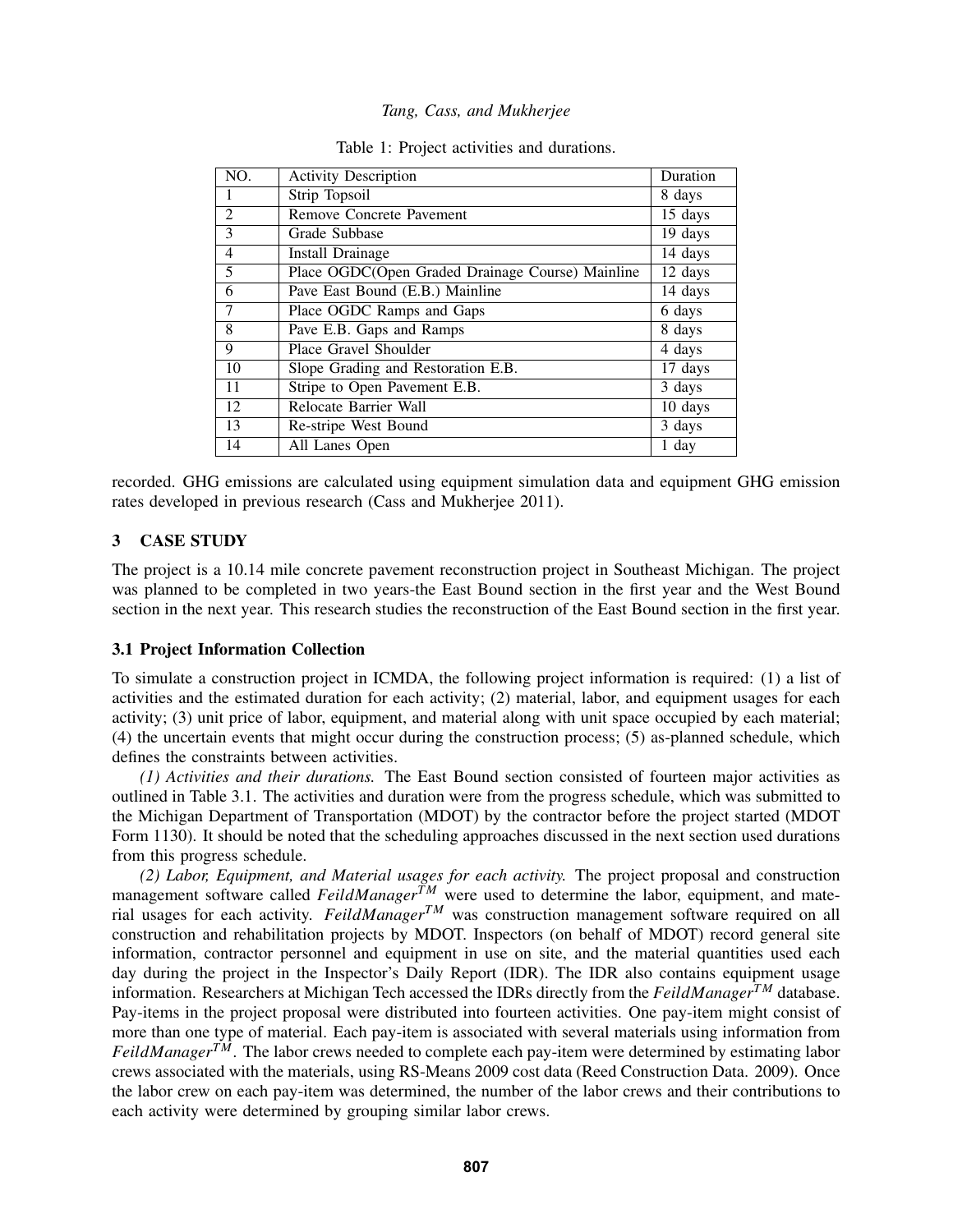| NO. | <b>Uncertain Events</b>          | Probability |
|-----|----------------------------------|-------------|
|     | Bad weather                      | 0.20        |
|     | Equipment failure or worker sick | 0.12        |
|     | Concrete testing failure         | 0.05        |

Table 2: Uncertain events and probabilities.

*(3) Material unit price, equipment, and labor prices are obtained from the RS-Means, heavy construction cost data 2009.* Because the pay-items contained one or more material, the unit price of pay-item was calculated by using the proportion of each material in the specific pay item. The information can be found in *FeildManagerTM*.

(4) Uncertain events. The frequencies of influential uncertain events were determined by investigating inspector comments in IDRs. Their probabilities were calculated by dividing frequencies by the duration. Bad weather and equipment failure were found to be the main causes responsible for interruptions because they had higher probabilities. Uncertain events are outlined in Table 3.1.

#### 3.2 Project Scheduling

CPM, LSM, and an actual schedule used on site were investigated and their impacts on GHG emissions were estimated. Each scheduling approach determines an as-planned schedule for the highway construction project. The as-planned schedules are different from each other because each scheduling approach emphasizes different spatial and temporal constraints. Two types of constraints were used in the study, soft constraint and hard constraint. When soft constraints are violated, there is no immediate impact in the successive activities. When hard constraints are violated, the successive activities are impacted immediately because there is no free flow between them.

(1) Actual on site Schedule: Through correspondence with the primary contractor on this project, the activity constraints used in the construction process were identified. The constraints were originally measured in distances between activities. Because ICDMA uses temporal constraints, the space constraints, for example the length of highway that must separate equipment associated with any two activities, were converted to temporal constraints (Table 3.2). For example, the construction manager determined a distance of 1 mile to 3 miles distance between grading subbase and installing drainage, based on the frequency of drainage crossings. The maximum value was chosen in this case study. Since grading subbase had productivity of 0.53 mile/day (= 10.14*miles*/19*days*), it was decided that installing drainage activity should start six days(= 3*miles*/0.53(*mile*/*day*)) after the beginning of grading subbase. Based on the constraints identified in Table 3.2, the as-planned project duration was 47 working days.

(2) Critical Path Method: The application of Critical Path Method involved: (a) identifying all the activities in the project; (b) determining the constraints between activities; (c) estimating the duration for each activity; and (d) drawing critical path diagram, calculating the floats, and identifying the critical paths. Activities 2, 3, 4, 5, 6, 7, 8, and 9 were divided into three segments in order to better represent their logical and technique constraints. The minimum time required to finish this project was calculated in the critical path diagram (Figure 2). The as-planned duration was 66 working days. The critical activities were Activity 1, Activity 2-a, Activity 3-a, Activity 3-b, Activity 3-c, Activity 4-c, Activity 5-c, Activity 6-c, Activity 8-a, Activity 8-b, Activity 8-c, Activity 9-c, and Activity 11, Activity 12, Activity 13 and 14.

(3) Linear Scheduling Method: The application of linear scheduling involved the following steps: (a) identifying all the activities in the project; (b) estimating the production rate and completion time for each activity; (c) determining the technical and resource constraints between the activities; (d) determining the start and end date for each activity. To avoid two activities(assuming activity *i* precedes activity *j*) conflicting with each other in space, the minimum distance between them when the activity *i* starts was defined by equation 1.

$$
D_{ij} \succcurlyeq \frac{1 - P_j}{P_i} * L \tag{1}
$$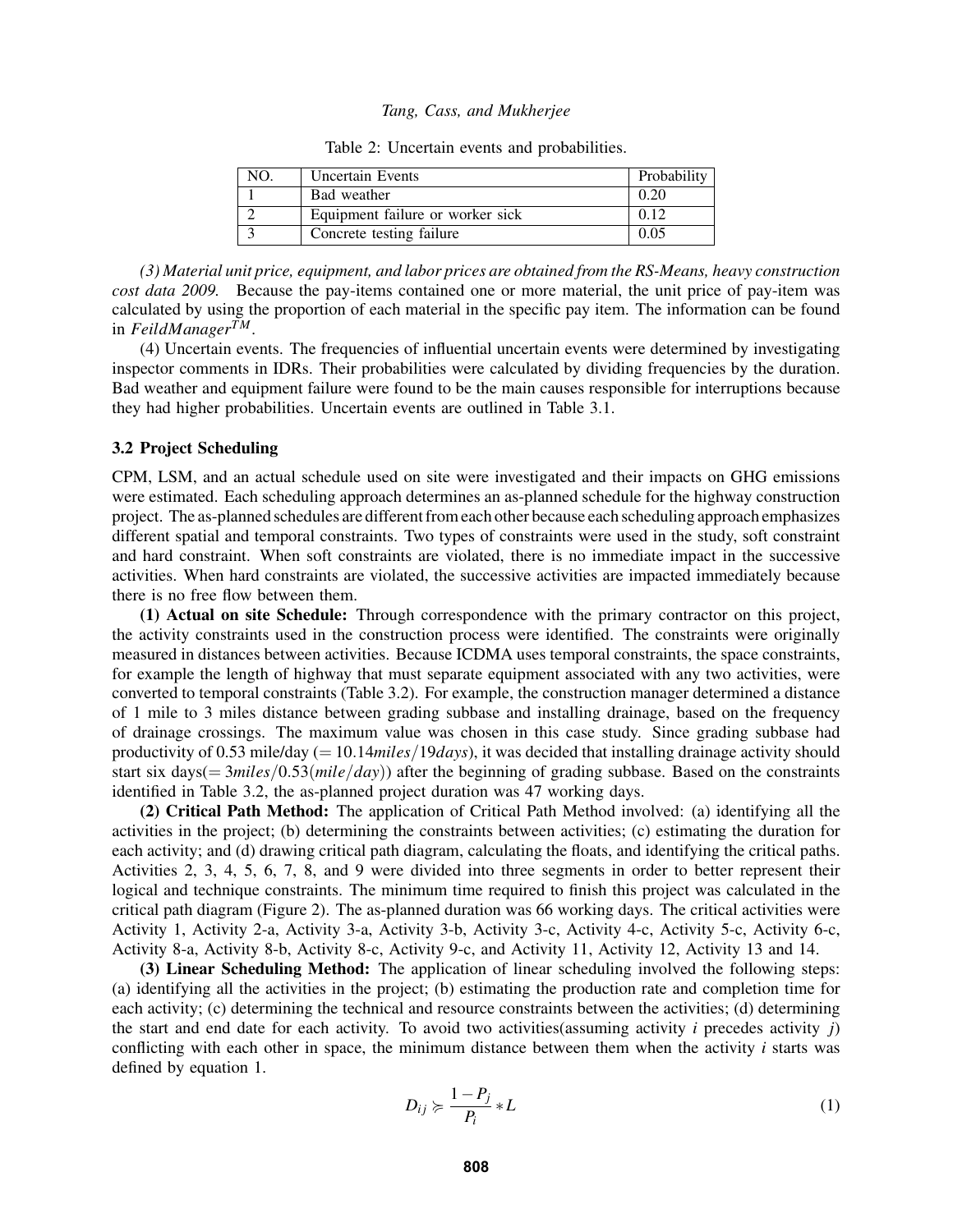| Activity | <b>Activity Description</b>     | Duration | Precedence     | Constraints                                     |
|----------|---------------------------------|----------|----------------|-------------------------------------------------|
| ID       |                                 |          |                |                                                 |
|          | Strip Topsoil                   | 8 days   | Begin          |                                                 |
| 2        | <b>Remove Concrete Pavement</b> | 15 days  | 1              | 1 day after the beginning of Activity 1 (soft)  |
| 3        | Grade Subbase                   | 19 days  | $\overline{2}$ | 2 days after the beginning of Activity 2        |
| 4        | Install Drainage                | 14 days  | 2,3            | 6 days after the beginning of Activity 3        |
| 5        | Place OGDC Mainline             | 12 days  | 2,3,4          | 2 days after the beginning of Activity 4        |
| 6        | Pave E.B. Mainline              | 14 days  | 5              | 1 day after the beginning of Activity 5         |
| 7        | Place OGDC Ramps and            | 6 days   | 4,5,6          | 7 days after the beginning of Activity 6(soft); |
|          | Gaps                            |          |                | after the completion of Activity 5              |
| 8        | Pave E.B. Gaps and Ramps        | 8 days   | 7              | 0 days after the beginning of Activity 7        |
| 9        | Place Gravel Shoulder           | 4 days   | 8              | 3 days after the beginning of Activity 8        |
| 10       | Slope Grading and Restora-      | 17 days  | 9              | 1 day after the beginning of Activity 9(soft)   |
|          | tion E.B.                       |          |                |                                                 |
| 11       | Stripe to Open Pavement         | 3 days   | 9              | 0 days after the completion of Activity 9       |
|          | E.B.                            |          |                |                                                 |
| 12       | Relocate Barrier Wall           | 10 days  | 11             | 0 days after the completion of Activity 11      |
| 13       | Re-stripe W.B.                  | 3 days   | 12             | 0 days after the completion of Activity 12      |
| 14       | All Lanes Open                  | 1 day    | 12,13          | 0 days after the completion of Activity 1,      |
|          |                                 |          |                | Activity 13 and Activity 10                     |

Table 3: Constraints defined by actual onsite schedule.



Figure 2: Critical path diagram.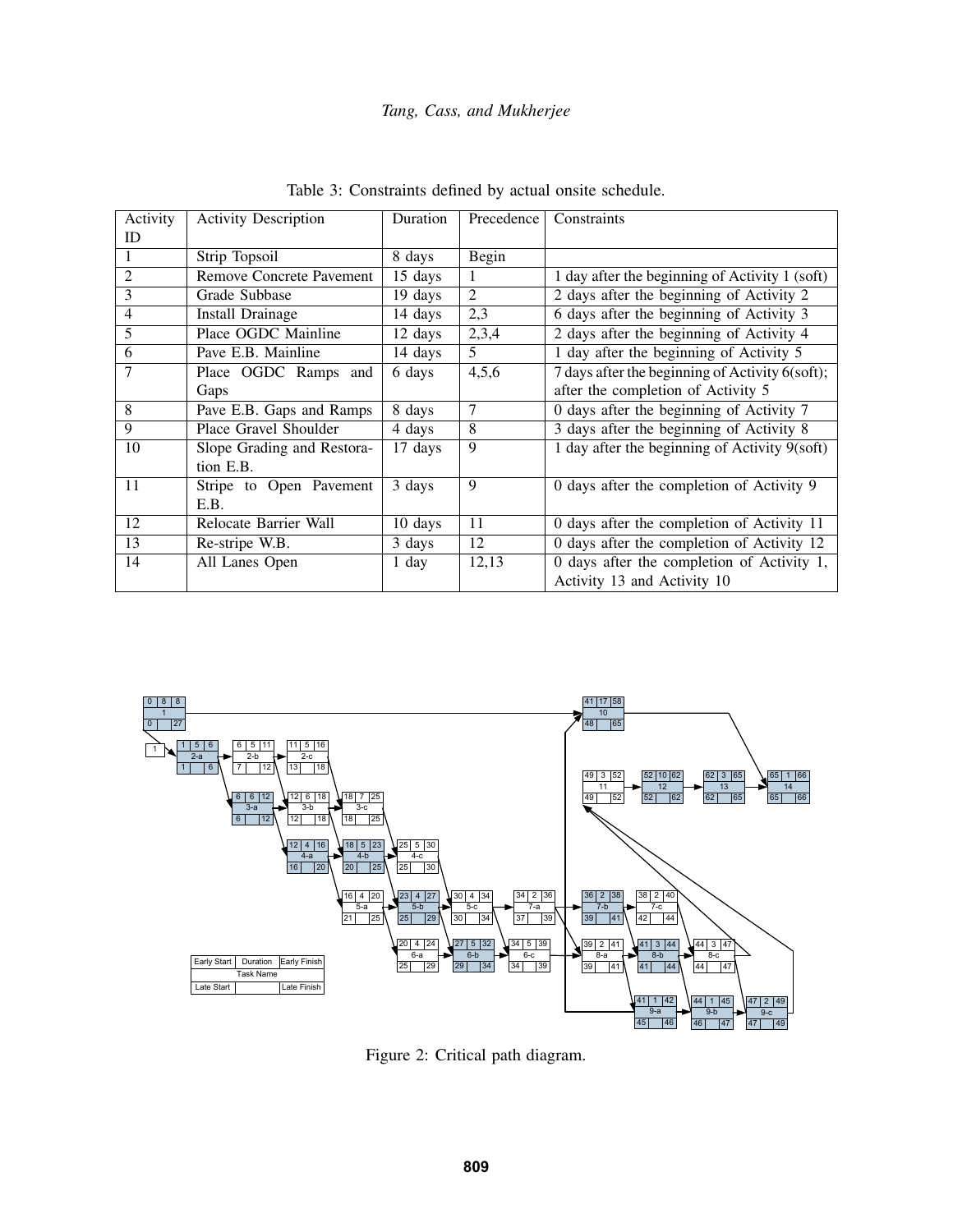| Activity                 | <b>Activity Description</b>     | Duration | Precedence | Constraints                                      |
|--------------------------|---------------------------------|----------|------------|--------------------------------------------------|
| ID                       |                                 |          |            |                                                  |
| 1                        | Strip Topsoil                   | 8 days   | Begin      |                                                  |
| $\overline{2}$           | <b>Remove Concrete Pavement</b> | 15 days  |            | 1 day after the beginning of Activity 1 (soft)   |
| 3                        | Grade Subbase                   | 19 days  | 2          | 0 days after the beginning of Activity 2         |
| $\overline{\mathcal{A}}$ | Install Drainage                | 14 days  | 2,3        | 4 days after the beginning of Activity 3         |
| 5                        | Place OGDC Mainline             | 12 days  | 2,3,4      | 2 days after the beginning of Activity 4         |
| 6                        | Pave E.B. Mainline              | 14 days  | 5          | 0 days after the beginning of Activity $5$       |
| 7                        | Place OGDC Ramps and            | 6 days   | 4,5,6      | 8 days after the beginning of Activity 6(soft);  |
|                          | Gaps                            |          |            | 0 days after the completion of Activity 5        |
| 8                        | Pave E.B. Gaps and Ramps        | 8 days   | 7          | 0 days after the beginning of Activity 7         |
| 9                        | Place Gravel Shoulder           | 4 days   | 8          | 0 days after the beginning of Activity 8         |
| 10                       | Slope Grading and Restora-      | 17 days  | 9          | 0 days after the beginning of Activity $9(soft)$ |
|                          | tion E.B.                       |          |            |                                                  |
| 11                       | Stripe to Open Pavement         | 3 days   | 9          | 0 days after the completion of Activity 9        |
|                          | E.B.                            |          |            |                                                  |
| 12                       | Relocate Barrier Wall           | 10 days  | 11         | 0 days after the completion of Activity 11       |
| 13                       | Re-stripe W.B.                  | 3 days   | 12         | 0 days after the completion of Activity 12       |
| 14                       | All Lanes Open                  | 1 day    | 12,13      | 0 days after the completion of Activity 1,       |
|                          |                                 |          |            | Activity 13 and Activity 10                      |

Table 4: Constraints defined by linear scheduling method.

*L* is the length of the project, which is 10.14 miles in this project. *P<sup>i</sup>* and *P<sup>j</sup>* represent the productivities of activity *i* and activity *j*. When activity *j* starts,  $D_{ij}$  is the minimum distance between them to avoid space confliction. For example, the distance between (Activity 4, Activity 2) was calculated in equation 2.

$$
\frac{1 - P(\text{Activity 3})}{P(\text{Activity 4})} * L = \frac{1 - 0.53 \text{ mile/day}}{0.72 \text{ mile/day}} * 10.14 \text{ miles} = 2.67 \text{ miles}
$$
 (2)

It means activity 4 should start 2.67 miles after activity 3. This distance constraints are converted into temporal constrains as explained in the section of actual scheduling (Table 3.2). The as-planned completion duration is 44 working days.

#### 3.3 Simulation Setup

To setup the project in ICDMA, a resource loaded as-planned schedule for the project is used as an input by the following steps:

- Input general information for material, labor and equipment. This includes material description, unit cost, whether it is perishable or not. For example, sand is not a perishable material but concrete is a perishable material. The daily price for using labor and equipment. The labor and equipment are assumed to work eight hours each day;
- Input material, labor and equipment usage information for each activity. This includes the set up of labor crews, involving the input of crew descriptions, the number and descriptions of labor and equipment, as well as the quantities of material for each activity;
- Set up as-planned schedules by inputting the constraints between the activities as identified in each scheduling approach;
- Setup risk environment by inputting uncertain events and associated probabilities.

Once the simulation is set up, multiple experiments are conducted. In each experiment, the simulated project is run by a decision maker (the author in this case) using a different schedule management strategy.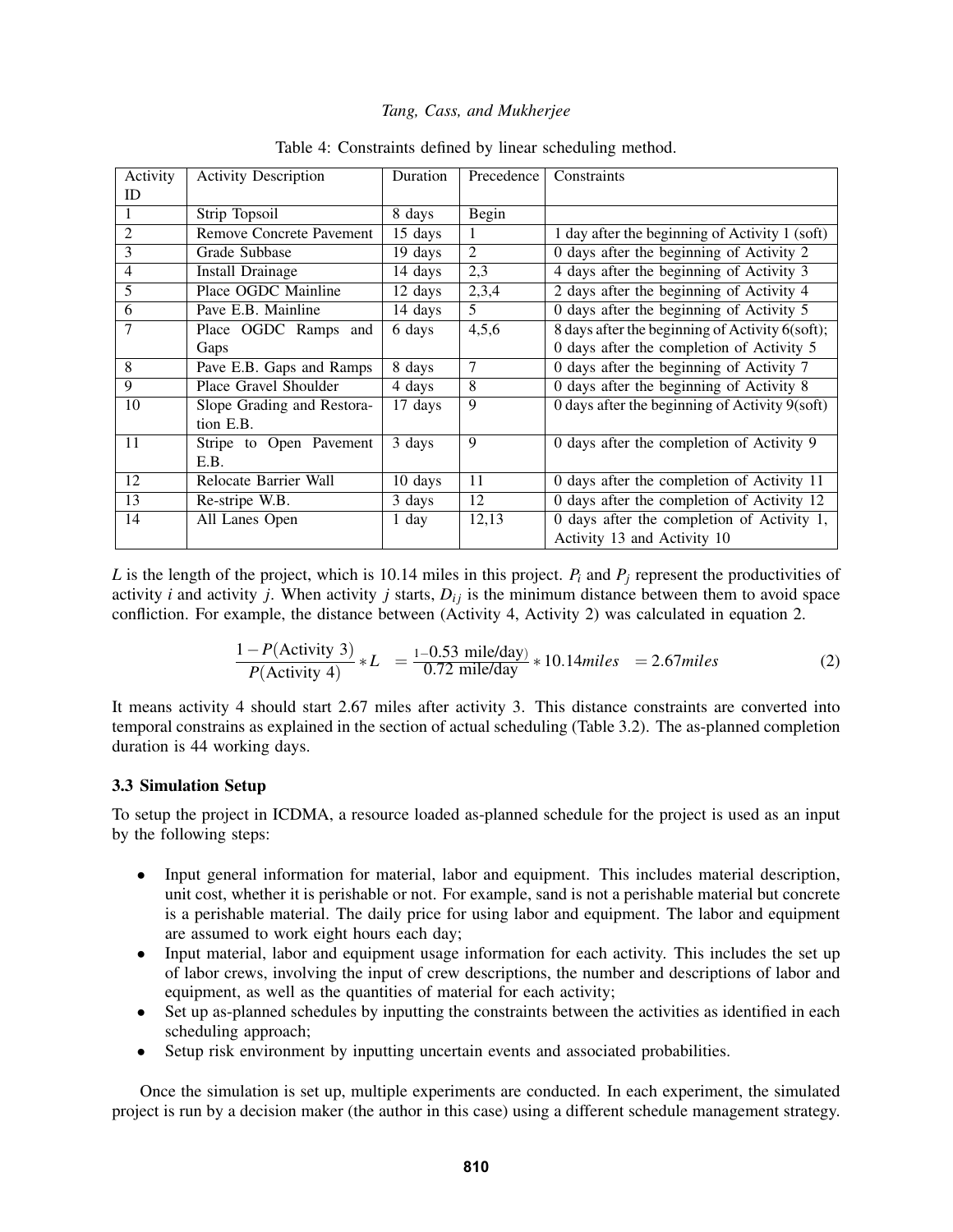|                             | Critical Path Method   Linear Scheduling |          | Actual onsite Schedule |
|-----------------------------|------------------------------------------|----------|------------------------|
| Control Strategy   35 times |                                          | 35 times | 35 times               |
| Crash Strategy              | 35 times                                 | 35 times | 35 times               |

|  | Table 5: Experiment design. |  |
|--|-----------------------------|--|
|--|-----------------------------|--|

The goal of the experiment is to identify the role of the different schedule and schedule management strategies on project completion.

#### 3.4 Experiment and Simulation Data Collection

A schedule management is a decision strategy defined as a guideline and direction that provides the basis for a family of decisions towards achieving a project outcome. Two strategies were created here to examine the impacts of different construction management scheduling approaches on GHG emissions regardless of the construction strategies. They are:

- Control Strategy: Control strategy manages the schedule by taking the minimum number of actions in dealing with interruptions. the situation that fewer actions are taken to deal with the interruptions. The implementation of Control Strategy is reflected from the following resource allocation policies: (a) labor crew policy: no extra worker is hired in case of illness; (b) equipment policy: no equipment is fixed on the same day it broke down; (c) space policy: space is firstly allocated to the critical activities; (d) no actions are taken when the schedule is falling behind.
- CatchUp Strategy: The objective of CatchUp Strategy is to manage the schedule to minimize the delay. The implementation of CatchUp Strategy is reflected from the following resource allocation policies: (a) labor policy: worker is hired and replaced in case of illness; (b) equipment policy: equipment is fixed by the mechanics immediately; (c) space policy: space is firstly allocated to the critical activities; (d) actions are taken to crash the schedule when the project is falling behind.

The experiment was designed as in Table 3.4. Two strategies were applied separately to each scheduling approach for 35 times. Because each simulation run is independent, it is assumed that when the number of experiments was very large, the results are normally distributed.

During each simulation run, the following data is collected: (a) total cost and duration to complete the project; (b) daily material, equipment, and labor usage. Once the equipment usage data is obtained, the GHG emission for each equipment was calculated by multiplying the equipment usage hours by the GHG emission rate of the equipment type. The method to determine GHG emission rates of the equipment can be found in previous work (Cass and Mukherjee 2011).

# 3.5 Data Analysis

Table 6 shows the average total cost, duration, and GHG emission in each scenario. In practice, the project was completed in 127 days and the cost was \$20,277,970.23. Different scheduling approaches did produce different average cost, duration, and GHG emissions regardless of the strategies. Now, the question is whether there is any statistical evidence to support the hypothesis that different scheduling approaches are producing significant different GHG emissions. If the answer is yes, it proves that there exist a appropriate scheduling method which can produce less project GHG emissions than other scheduling approaches. The one way analysis of variance (ANOVA) is an inferential statistical test to examine if any of several means are different from each other. ANOVA is a parametric test (Casella and Berger 2001) which assumes: (a) data is independent and normally distributed; (b) equality of the variances. In this simulation experiment, each run is independent and each group has 35 sets of data. Data in each group is assumed to be samples from normally distributed populations. However, the variances of the groups are unknown.

To perform ANOVA, the following steps are used: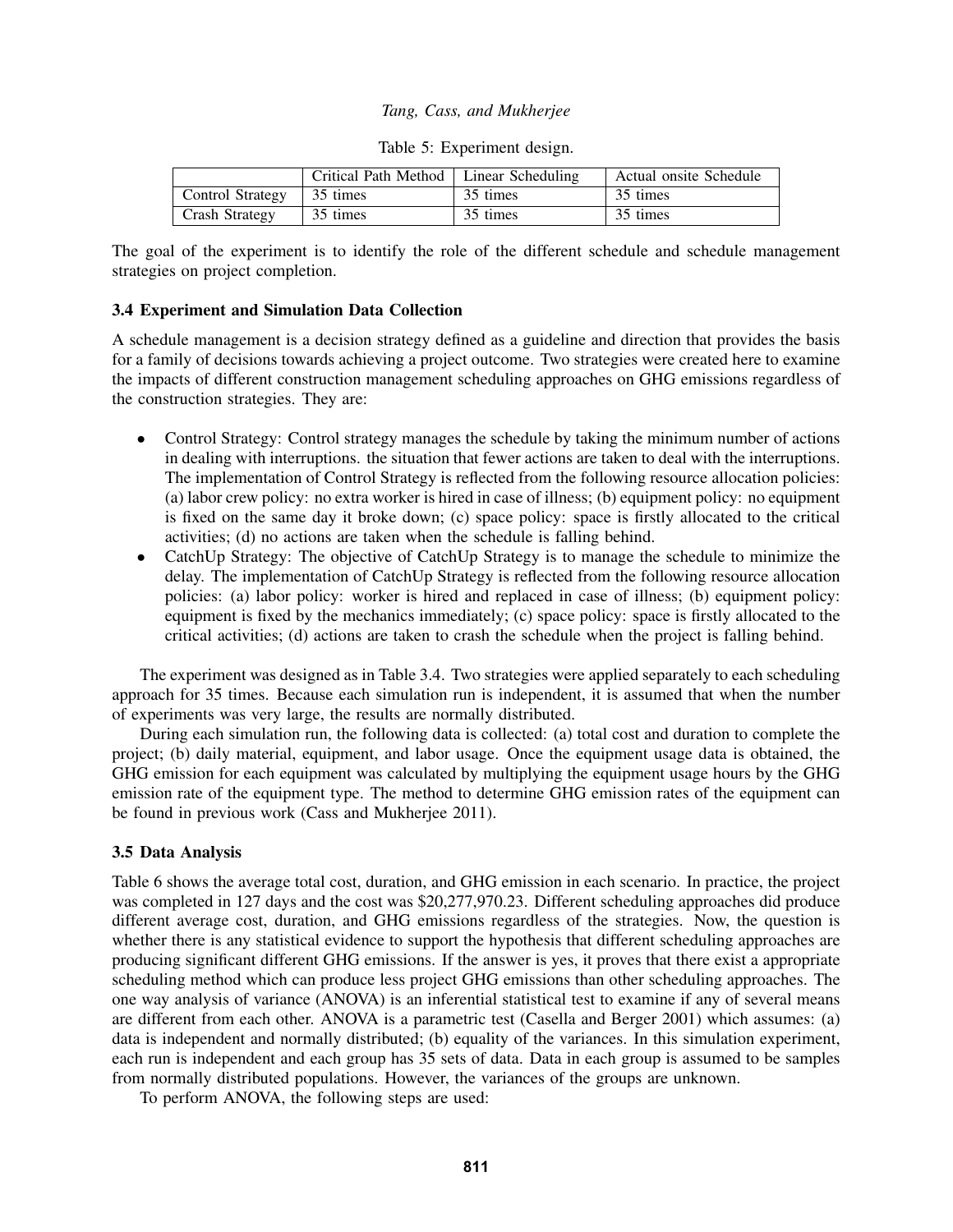|                         |            | $Cost(\$))$      | Duration(Day) | GHG Emissions(kg CO2) |
|-------------------------|------------|------------------|---------------|-----------------------|
|                         | <b>CPM</b> | 27, 377, 124. 30 | 81.89         | 103,603.40            |
| <b>Control Strategy</b> | <b>LSM</b> | 28,312,994.84    | 57.77         | 119,772.89            |
|                         | Actual     | 28,294,098.93    | 62.06         | 118,252.41            |
|                         | <b>CPM</b> | 26,921,849.80    | 66.69         | 102,872.20            |
|                         | <b>LSM</b> | 26,711,519.31    | 45.09         | 101,587.29            |
| CatchUp Strategy        | Actual     | 26,988,490.67    | 47.66         | 107,914.46            |

|  |  |  |  |  |  |  | Table 6: Average total cost, duration, and GHG emissions. |
|--|--|--|--|--|--|--|-----------------------------------------------------------|
|--|--|--|--|--|--|--|-----------------------------------------------------------|

• Determine null hypothesis: H0:  $\mu$ (CPM)= $\mu$ (LSM)= $\mu$ (Actual), Where  $\mu$  represents the mean GHG emissions;

• Determine alternative hypothesis: at least one of the means is different from the rest;

- Specify the significance level:  $\alpha$ =0.05;
- Determine statistical test and calculate the appropriate statistic.

The test was carried out in SPSS 16.0 (Statistical Package for the Social Sciences). The inputs are GHG emissions calculated for each of the 35 runs for each strategy. The factors are three the scheduling methods. Homogeneity of Variance Test and Brown-Forsythe were used to test variance similarities. The homogeneity of variance is an important assumption in ANOVA. If this assumption turns out to be not applied, the Brown-Forsythe is used as an alternative version of the F statistic. The output of Test of Homogeneity of Variances (Table 7) indicated that the null hypothesis(equal variance exists) should be rejected in both strategies because the significance values are 0.000 and 0.001, which are less than the designated significance level of 0.05. Instead, Brown-Forsythe test is used, whose null hypothesis is that the groups have the same means. The results of Brown-Forsythe test indicated that the null hypothesis (the means are equal) should be rejected because the significance values are 0.000 and 0.030, both of which are less than the designated significance level of 0.05. This indicates that at least one of the scheduling methods is producing significant different amount of GHG emission during the construction phase.

Here, we can conclude that choosing an appropriate scheduling method can reduce the project GHG emissions. The next question was which scheduling approach should be chosen in this highway construction project? Post Hoc test is another statistical test that can be used to identify the differences between one group and the rest. The Games-Howell test was used because it does not assume equal population variances. The output of Games-Howell test (Table 8) showed that in control strategies, the significance values are 0.000 when comparing CPM against LSM and the actual schedule. Because the significance values are less than the designated significance level of 0.05, it indicated that CPM produced less GHG emissions than the other two scheduling approaches. In CatchUp strategy, the significance value is 0.619 when comparing LSM and CPM, which means LSM and CPM had similar performance in producing GHG emissions. When comparing actual schedule against LSM and CPM, differences are identified because the significance values are 0.009 and 0.049, which are less than the designated significance level of 0.05. The analysis showed LSM and CPM had better performance in reducing GHG emissions than actual scheduling.

# 4 DISCUSSION

Three scheduling approaches were used to investigate their impacts on project greenhouse gas (GHG) emissions. ANOVA tests show that alternative scheduling methods do have impacts on project greenhouse gas (GHG) emissions regardless of the construction strategies used. The data analysis identifies the most effective scheduling approach in reducing GHG emissions. For this highway construction project, CPM is a better strategy in reducing GHG emissions when using control strategy. When using CatchUp strategy, LSM and CPM had the best performance in reducing GHG emissions. CPM scheduling method tends to produces less GHG emissions regardless of the construction management strategies.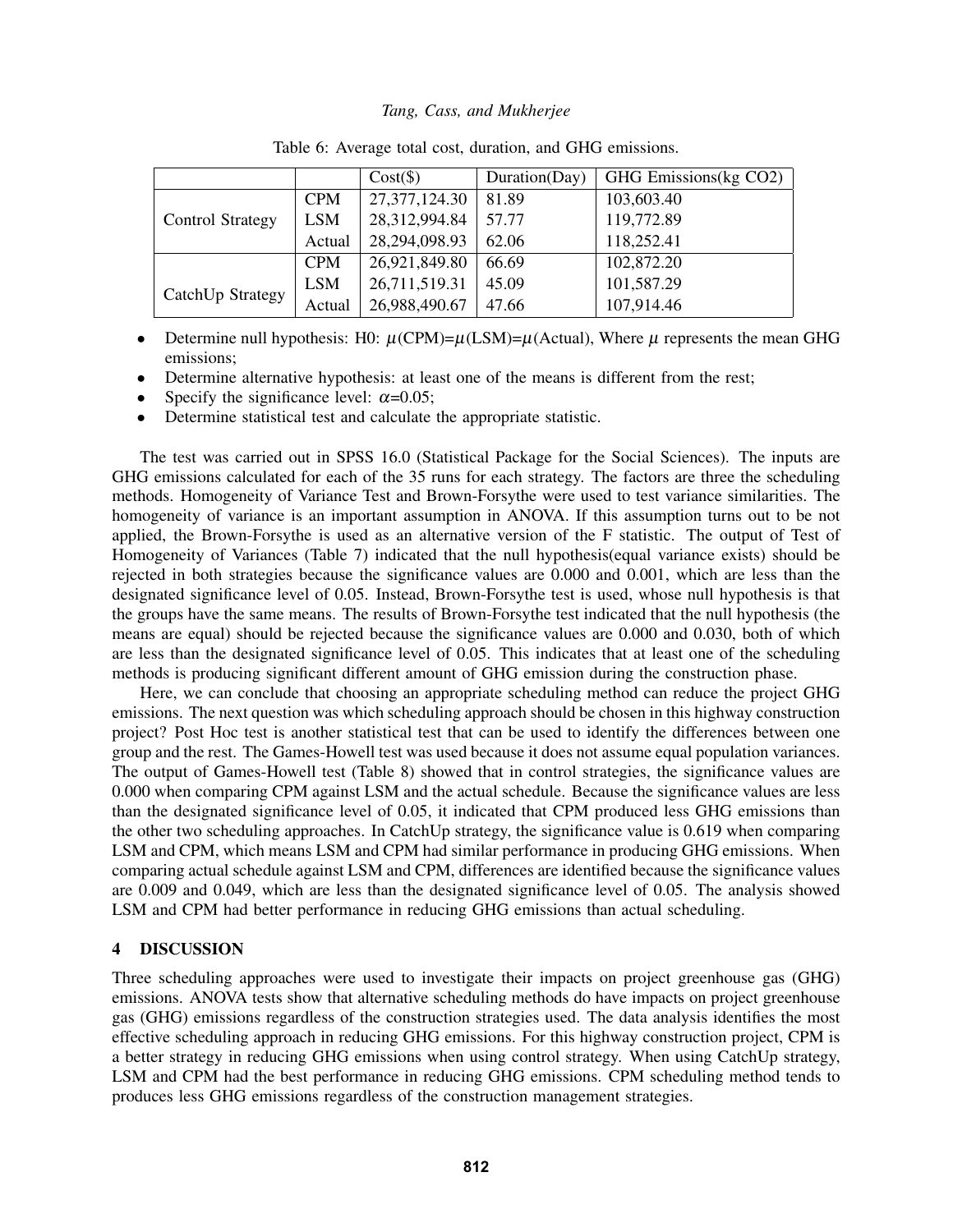|                  | Test of                                       | Levene Statistic      | df1               | df2 | Sig.                |        |       |
|------------------|-----------------------------------------------|-----------------------|-------------------|-----|---------------------|--------|-------|
|                  | Homogeneity of<br>Variances: GHG<br>Emissions | 14.970                | 2                 | 102 | 0.000               |        |       |
|                  |                                               |                       | Sum of<br>Squares | df  | Mean Square         | F      | Sig.  |
| Control          | ANOVA:                                        | <b>Between Groups</b> | 5,580,836,349     | 2   | 2,790,418,175       | 31.546 | 0.000 |
| Strategy         | <b>GHG</b> Emissions                          | Within Groups         | 9,022,490,305     | 102 | 88,455,787          |        |       |
|                  |                                               | Total                 | 14,603,326,654    | 104 |                     |        |       |
|                  | Robust Tests of                               |                       | <b>Statistics</b> | df1 | df2                 | Sig.   |       |
|                  | Equality of<br>Means: GHG<br>Emissions        | Brown-Forsythe        | 31.546            | 2   | 73.221              | 0.000  |       |
|                  | Test of<br>Homogeneity of                     | Levene Statistic      | df1               | df2 | Levene<br>Statistic |        |       |
|                  | Variances: GHG<br>Emissions                   | 8.100                 | 2                 | 102 | 0.001               |        |       |
|                  |                                               |                       | Sum of<br>Squares | df  | Mean Square         | F      | Sig.  |
| $\text{CatchUp}$ | ANOVA:                                        | <b>Between Groups</b> | 782,931,589       | 2   | 391,465,794         | 6.436  | 0.020 |
| Strategy         | <b>GHG</b> Emissions                          | Within Groups         | 6,203,665,272     | 102 | 60,820,248          |        |       |
|                  |                                               | Total                 | 6,986,596,861     | 104 |                     |        |       |
|                  | Robust Tests of<br>Equality of                |                       | <b>Statistics</b> | df1 | df2                 | Sig.   |       |
|                  | Means: GHG<br>Emissions                       | Brown-Forsythe        | 6.436             | 2   | 71.712              | 0.030  |       |

# Table 7: Output of ANOVA.

Table 8: Output of Post Hoc test in ANOVA.

|                              | $\left( \mathrm{I}\right)$ | (J)                  | Mean                 |            |       |                | 95% Confidence Interval |
|------------------------------|----------------------------|----------------------|----------------------|------------|-------|----------------|-------------------------|
|                              | Scheduling<br>Method       | Scheduling<br>Method | Difference (I-<br>J) | Std. Error | Sig.  | Lower<br>Bound | Upper<br>Bound          |
|                              | <b>CPM</b>                 | <b>LSM</b>           | $-16,169.504*$       | 2,199.51   | 0.000 | $-21,515.40$   | $-10,823.57$            |
|                              |                            | Actual               | $-14,649.004*$       | 1,797.65   | 0.000 | $-19,003.53$   | $-10,294.48$            |
| Control                      | <b>LSM</b>                 | <b>CPM</b>           | 16,169.48*           | 2,199.51   | 0.000 | 10,823.57      | 21,515.40               |
| Strategy                     |                            | Actual               | 1,520.48             | 2,663.54   | 0.836 | -4,868.89      | 7,909.85                |
|                              | Actual                     | <b>CPM</b>           | 14,649.00*           | 1,797.65   | 0.000 | 10,294.48      | 19,003.53               |
|                              |                            | <b>LSM</b>           | $-1,520.48$          | 2,663.54   | 0.836 | $-7,909.85$    | 4,868.89                |
|                              | <b>CPM</b>                 | <b>LSM</b>           | 1,284.91             | 1,371.22   | 0.619 | $-2,001.03$    | 4,570.84                |
| $\text{CatchUp}$<br>Strategy |                            | Actual               | $-5,042.26*$         | 2,083.37   | 0.049 | $-10,066.26$   | $-18.26$                |
|                              | <b>LSM</b>                 | <b>CPM</b>           | $-1,284.91$          | 1,371.22   | 0.619 | $-4,570.84$    | 2,001.03                |
|                              |                            | Actual               | $-6,327.17*$         | 2,050.77   | 0.009 | $-11,278.67$   | $-1,375.66$             |
|                              | Actual                     | <b>CPM</b>           | $5,042.26*$          | 2,083.37   | 0.049 | 18.26          | 10,066.26               |
|                              |                            | <b>LSM</b>           | $6,327.17*$          | 2,050.77   | 0.009 | 1,375.66       | 11,278.67               |

\*. The mean difference is significant at the 0.05 level.

Dependent variable: GHG Emissions

CPM represents critical path method; LSM represents linear scheduling method;

Actual represents actual schedule.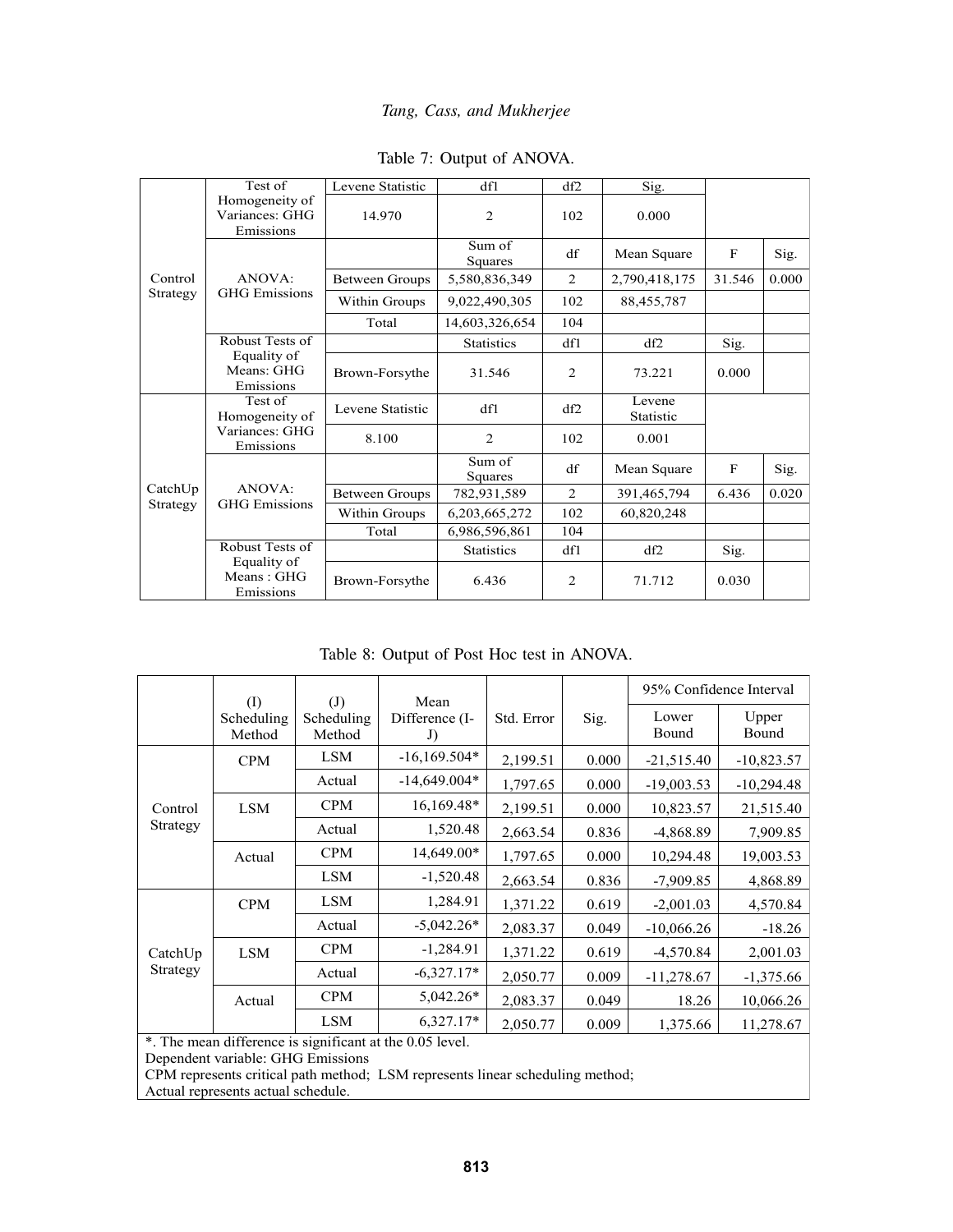This study complements recent research that investigates ways of reducing GHG emissions using alternative materials and construction technologies. Though the results are project sensitive, the method proposed in this research is to help industry identify and develop better construction scheduling approaches to reduce GHG emission. In addition, this study identified the effective management strategies to reduce GHG emission regardless of the scheduling approaches. The data in Table 6 suggests that CatchUp Strategy is a better strategy over Control Strategy because of the decreases in average total cost, duration, and GHG emissions.

At the same time, the findings propose new challenges in construction management. Construction management strategy usually presents trade-offs between cost and duration. However, limited research has been done in incorporating GHG emissions management into construction management. Future work would address the relationships between the scheduling approaches, construction strategies, and the associated management objectives. In the long term, this research will support methods to reduce construction GHG emissions and enhance sustainability.

#### ACKNOWLEDGMENTS

This work was supported by the Michigan Department of Transportation under Contract No. 080741, and the NSF grant SES 0624118 and its REU supplement to Amlan Mukherjee. Any opinions, findings and conclusions or recommendations expressed in this material are those of the authors and do not necessarily reflect views of the National Science Foundation and Michigan Department of Transportation.

# **REFERENCES**

Casella, G. G. C., and R. L. Berger. 2001, June. *Statistical Inference*. 002 ed. Duxbury Press.

- Cass, D., and A. Mukherjee. 2011. "Calculation of Greenhouse Gas Emissions for Highway Construction Operations Using a Hybrid Life Cycle Assessment Approach: A Case Study for Pavement Operations.". *Journal of Construction Engineering and Management, ASCE* 1:245.
- EPA 2006. "Greenhouse Gas Emissions from the U.S. Transportation Sector: 1990-2003.". U.S. Environmental Protection Agency.
- EPA 2009. "Potential for Reducing Greenhouse Gas Emissions in the Construction Sector.". U.S. Environmental Protection Agency.
- Guggemos, A. A., and A. Horvath. 2006. "Decision-Support Tool for Assessing the Environmental Effects of Constructing Commercial Buildings". *Journal of Architectural Engineering* 12 (4): 187–195.
- Kallantzis, A., J. Soldatos, and S. Lambropoulos. 2007, JUL. "Linear versus network scheduling: A critical path comparison". *Journal of Construction Engineering and Management, ASCE* 133 (7): 483–491.
- Reed Construction Data. 2009. "RS Means Cost Works Database". Available via http://www.meanscostworks.com/, Accessed April, 2011.
- Rojas, E., and A. Mukherjee. 2006. "A Multi-Agent Framework for General Purpose Situational Simulations in the Construction Management Domain". *Journal of Computing in Civil Engineering* 20 (6): 1–12.
- Tang, P., A. Mukherjee, and N. Onder. 2010, December. "Strategy optimization and generation for construction project management using an interactive simulation". In *Proceedings of the 2010 Winter Simulation Conference*, edited by B. Johansson, S. Jain, J. Montoya-Torres, J. Hugan, and E. Yucesan, ¨ 3088 –3099. Piscataway, New Jersey: Institute of Electrical and Electronics Engineers, Inc.
- Yamin, R., and D. Harmelink. 2001, SEP-OCT. "Comparison of linear scheduling model (LSM) and critical path method (CPM)". *Journal of Construction Engineering and Management, ASCE* 127 (5): 374–381.

# AUTHOR BIOGRAPHIES

**PEI TANG** is a Ph.D candidate at the Department of Civil and Environmental Engineering at Michigan Technological University. His research interests include risk analysis, decision making, modeling, and